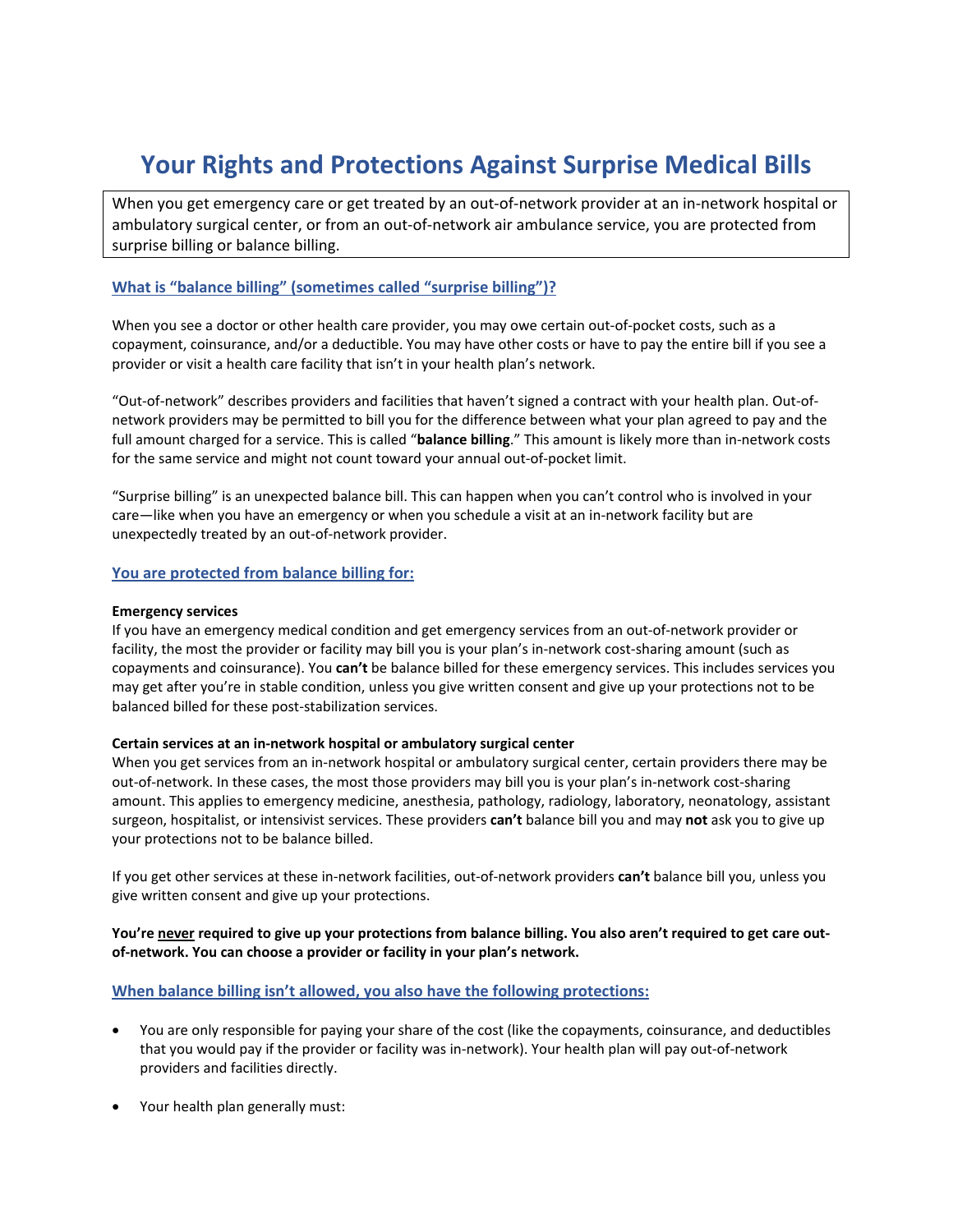- o Cover emergency services without requiring you to get approval for services in advance (prior authorization).
- o Cover emergency services by out-of-network providers.
- $\circ$  Base what you owe the provider or facility (cost-sharing) on what it would pay an in-network provider or facility and show that amount in your explanation of benefits.
- o Count any amount you pay for emergency services or out-of-network services toward your deductible and out-of-pocket limit.

**If you believe you've been wrongly billed**, you may contact the U.S. Department of Labor's Employee Benefit Security Administration at 1-866-444-3272 or the Health and Human Services Administration at: 1-800-985-3059.

Visit [here](https://www.dol.gov/agencies/ebsa/laws-and-regulations/laws/no-surprises-act) for more information about your rights under federal law.

## **Colorado:**

See [here](https://cohealthinitiative.org/need-help/surprise-medical-bills/) for information about potential surprise billing and other protections under Colorado law. In Colorado, if you believe you've been wrongly billed you may also call the Colorado Assistance Program at 1-303-839-1261 or visit the Colorado Consumer Health Initiative website at [www.cohealthinitiative.org.](http://www.cohealthinitiative.org/)

## **Connecticut:**

See [here](https://portal.ct.gov/CID/General-Consumer-Information/No-Surprises-Act) for information about potential surprise billing and other protections under Connecticut law, and here for information from Connecticut regarding federal protections. In Connecticut, if you believe you've been wrongly billed you may also call the Connecticut Insurance Department at (800) 203-3447.

## **Delaware:**

See [here](https://www.commonwealthfund.org/publications/maps-and-interactives/2021/feb/state-balance-billing-protections) for information about potential surprise billing protections under Delaware law, and [here](https://insurance.delaware.gov/wp-content/uploads/sites/15/2021/12/domestic-foreign-insurers-bulletin-no127.pdf) for information from Delaware regarding federal protections. In Delaware, if you believe you have been wrongly billed, you may also call the Delaware Department of Insurance at (302) 259-7552.

## **Florida:**

See [here](https://www.commonwealthfund.org/publications/maps-and-interactives/2021/feb/state-balance-billing-protections) for information about potential surprise billing protections under Florida law. In Florida, if you believe you've been wrongly billed you may contact the Office of Insurance Regulation.

#### **Georgia:**

See [here](https://www.commonwealthfund.org/publications/maps-and-interactives/2021/feb/state-balance-billing-protections) for information about potential surprise billing protections under Georgia law. In Georgia, if you believe you've been wrongly billed you may also contact the Office of Commissioner of Insurance at (800) 656-2298 or file a complaint [here.](https://oci.georgia.gov/insurance-resources/complaints-fraud)

## **Illinois:**

See [here](https://www.team-iha.org/files/non-gated/finance/no-surprises-act-member-memo-020121.aspx?ext=.pdf) for information about potential surprise billing protections under Illinois law, and see here for information from Illinois regarding federal protections. In Illinois, if you believe you have been wrongly billed you may also contact the Illinois Department of Insurance at 866-445-5364.

#### **Indiana:**

See [here](https://www.commonwealthfund.org/publications/maps-and-interactives/2021/feb/state-balance-billing-protections) for information about potential surprise billing protections under Indiana law. In Indiana, you may also contact the Indiana Department of Insuranc[e here.](https://www.in.gov/idoi/)

# **Iowa:**

See [here](http://www.legis.iowa.gov/docs/publications/BF/1069201.pdf) for information about potential surprise billing protections under Iowa law, and [here](https://iid.iowa.gov/no-surprises-act) for information from Iowa regarding federal protections. You may also contact the Iowa Division of Insurance at 515-654-6600.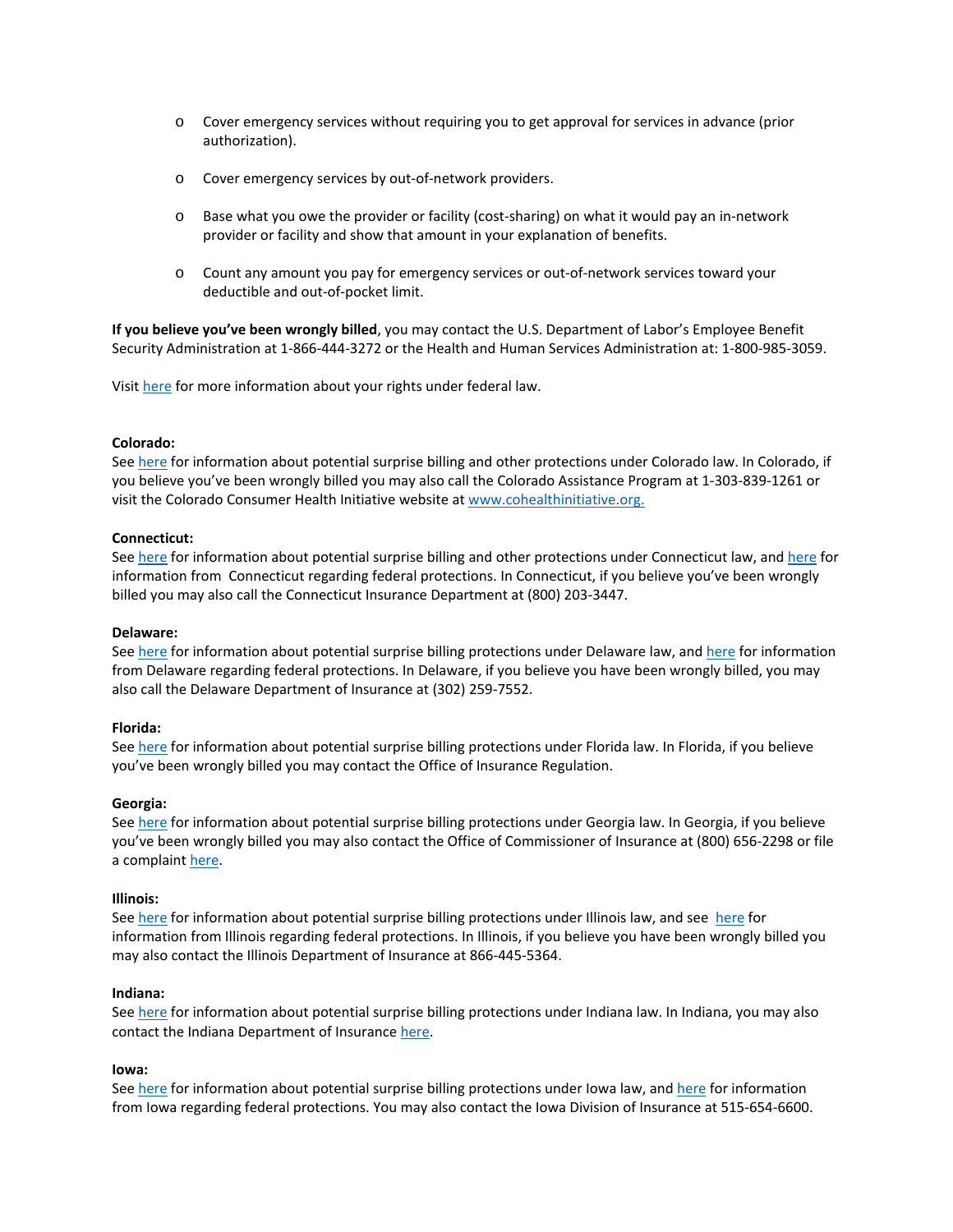## **Maine:**

See [here](https://legislature.maine.gov/statutes/22/title22sec1718-D-1.html) for the Maine law regarding surprise billing. You may also file a complaint with the Maine Bureau of Insurance at 800-300-5000 or 207-624-8475, or here.

#### **Maryland:**

See [here](https://www.commonwealthfund.org/publications/maps-and-interactives/2021/feb/state-balance-billing-protections) for information about potential surprise billing protections under Maryland law, an[d here](https://insurance.maryland.gov/Consumer/Pages/Federal-No-Surprises-Act.aspx) for information from Maryland regarding federal protections. If you have questions, concerns or wish to file a complaint, the Maryland Insurance Administration can be reached at 1-800-492-6116, or you can file a complaint onlin[e here.](https://insurance.maryland.gov/Consumer/Pages/FileAComplaint.aspx)

#### **Massachusetts:**

See [here](https://www.mass.gov/doc/out-of-network-billing-in-massachusetts-chartpack/download) for information about potential surprise billing and other protections under Massachusetts law. You may also contact the Massachusetts Health Policy Commission at (617) 979-1400.

#### **Minnesota:**

See [here](https://www.commonwealthfund.org/publications/maps-and-interactives/2021/feb/state-balance-billing-protections) for information about potential surprise billing and other protections under Minnesota law, and [here](https://www.health.state.mn.us/facilities/insurance/managedcare/faq/nosurprisesact.html) for information from Minnesota regarding federal protections. You may also contact the Minnesota Department of Health at 1-800-657-3916.

#### **Mississippi:**

See [here](https://www.commonwealthfund.org/publications/maps-and-interactives/2021/feb/state-balance-billing-protections) and [here](https://www.mid.ms.gov/healthcare/questionsanswers/TopicTwo.pdf) for information about potential surprise billing and other protections under Mississippi law. You may also call the Mississippi Insurance Department at 1-800-562-2957.

#### **Missouri:**

See [here](https://insurance.mo.gov/consumers/health/documents/NSA-ConsumerBulletin-Dec2021.pdf) for information about potential surprise billing and other protections under Missouri law. You may also contact the Missouri Department of Commerce and Insurance at 573-751-4126.

#### **Michigan:**

See [here](https://www.michigan.gov/difs/0,5269,7-303-13222_13250-561696--,00.html) for information about potential surprise billing and other protections under Michigan law. You may also contact the Michigan Office of Insurance and Financial Services by calling the Office Monday through Friday 8 a.m. to 5 p.m. at 877-999-6442 or filing a complain[t here.](https://www.michigan.gov/difs/0,5269,7-303-12902_12907---,00.html)

#### **Nebraska:**

See [here](https://doi.nebraska.gov/sites/doi.nebraska.gov/files/doc/ConsumerFactSheetBalanceBillingandOutofNetworkProviders.pdf) for information about potential surprise billing and other protections under Nebraska law. You may also contact the Nebraska Department of Insurance at 1-877-564-7323. Additional information is available [here.](http://www.doi.nebraska.gov/)

#### **Nevada:**

See [here](https://doi.nv.gov/Consumers/Health_and_Accident_Insurance/Balance_Billing_FAQs/) for information about potential surprise billing and other protections under Nevada law. You may also contact the Nevada Division of Insurance at (888)-872-3234.

#### **New Hampshire:**

See [here](https://www.nh.gov/insurance/consumers/documents/balance_billing_surprise_billing.pdf) for information about potential surprise billing and other protections under New Hampshire law. You may also contact the New Hampshire Insurance Department at that same site.

#### **New Jersey:**

See [here](https://www.state.nj.us/dobi/division_consumers/insurance/outofnetwork.html) for information about potential surprise billing and other protections under New Jersey law. You may also contact the New Jersey Department of Banking and Insurance by calling the Department at 609-292-7272.

#### **New Mexico:**

See [here](https://rrobserver.com/state-law-protects-you/) for information about potential surprise billing and other protections under New Mexico law. You may also contact the New Mexico Superintendent of Insurance by calling 855-427-5674 or filing a complain[t here.](https://www.osi.state.nm.us/index.php/managed-healthcare-complaint/)

#### **New York:**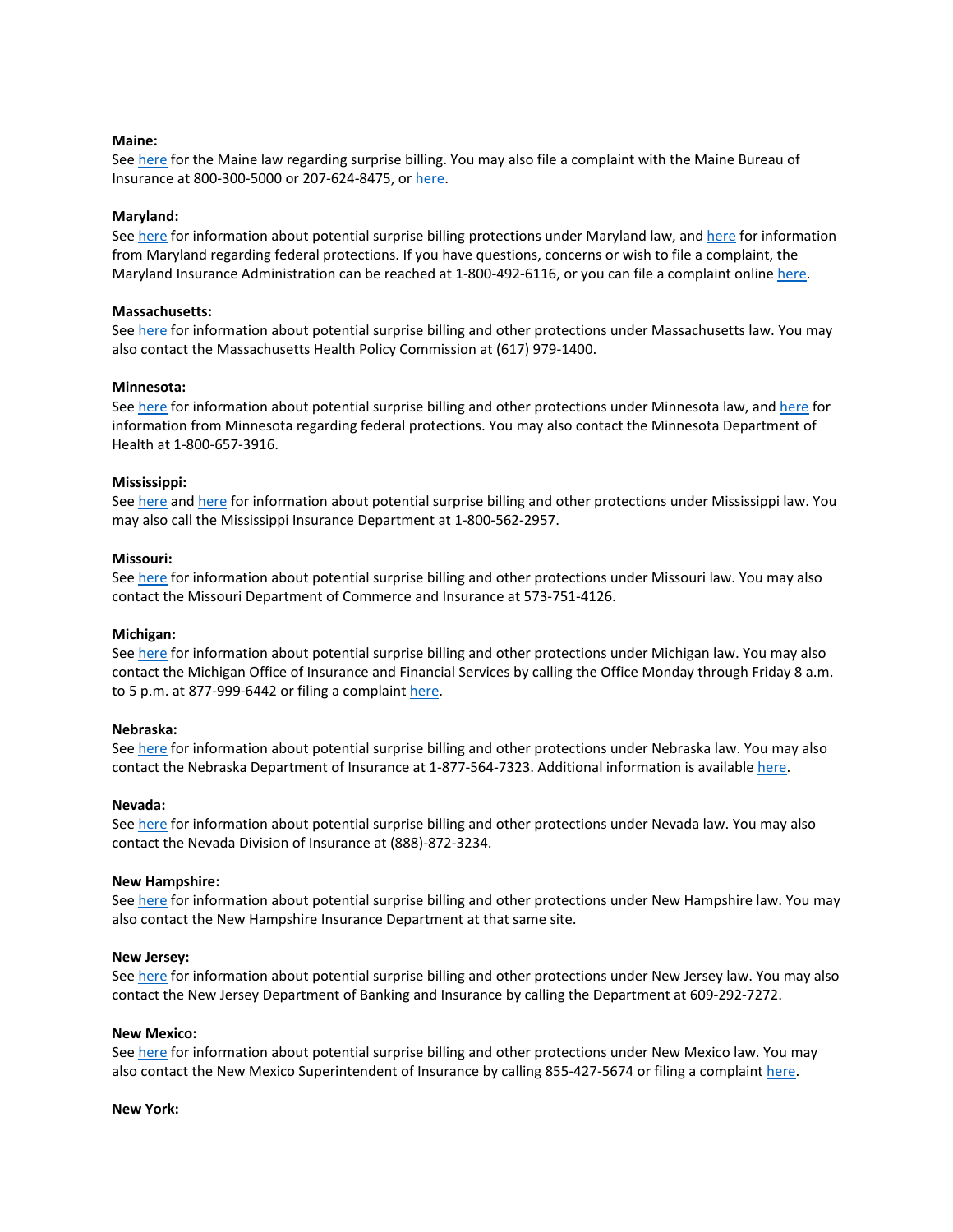See [here](https://www.dfs.ny.gov/consumers/health_insurance/surprise_medical_bills) for information about potential surprise billing and other protections under New York law. You may also contact the New York Department of Financial Services by calling the Department at (800) 342-3736, or you may file a complaint [here.](https://www.dfs.ny.gov/complaint)

## **North Carolina:**

See [here](https://www.commonwealthfund.org/publications/maps-and-interactives/2021/feb/state-balance-billing-protections) for information about potential surprise billing and other protections under North Carolina law, and [here](https://www.ncdoi.gov/consumers/health-insurance) for general information regarding health insurance protections. You may also contact the North Carolina Department of Insurance at (855)-408-1212.

# **Ohio:**

See [here](https://insurance.ohio.gov/strategic-initiatives/surprise-billing/resources/01-surprise-billing-toolkit) for information about potential surprise billing and other protections under Ohio law. In Ohio, if you have surprise billing questions or concerns, you may also contact the Department of Insurance at 1-800-686-1526, [here](mailto:.%20consumer.complaint@insurance.ohio.gov) an[d here.](http://www.insurance.ohio.gov/)

## **Oregon:**

See [here](https://www.oregon.gov/newsroom/pages/newsdetail.aspx?newsid=64697) for information about potential surprise billing and other protections under Oregon law. In Oregon, you may also contact Oregon's Division of Financial Regulation to speak with a consumer advocate or file a complaint in any of the following ways:

- Phone: 888-877-4894 (toll-free)
- Email[: DFR.InsuranceHelp@dcbs.oregon.gov](mailto:DFR.InsuranceHelp@dcbs.oregon.gov)
- Website: [Division of Financial Regulation: File a complaint: File a complaint or check a license: State of Oregon](https://dfr.oregon.gov/help/complaints-licenses/Pages/file-complaint.aspx)

## **Pennsylvania:**

See [here](https://www.commonwealthfund.org/publications/maps-and-interactives/2021/feb/state-balance-billing-protections) for information about potential surprise billing and other protections under Pennsylvania law, an[d here](https://www.insurance.pa.gov/Coverage/health-insurance/no-surprises-act/Pages/default.aspx) for information from Pennsylvania about federal protections. You may also contact the Pennsylvania Insurance Department at 1-877-881-6388 or TTY/TDD at 717-783-3898.

## **Rhode Island:**

See [here](https://dbr.ri.gov/divisions/insurance/) for information about potential surprise billing and other protections under Rhode Island law, and here for general information about health insurance protections in the state. You may also contact the Insurance Division of the Rhode Island Department of Business Regulation at (401) 462-9520.

## **Texas:**

See [here](https://www.tdi.texas.gov/medical-billing/providers.html) for information about potential surprise billing and other protections under Texas law, and here for information regarding health care providers' obligations to comply with Texas requirements. You may also contact the Texas Department of Insurance at this [site](https://www.tdi.texas.gov/medical-billing/providers.html#:%7E:text=Starting%20January%201%2C%202022%2C%20the,have%20a%20choice%20of%20doctors.) or by calling 800-252-3439.

## **Vermont:**

See [here f](https://legislature.vermont.gov/statutes/chapter/33/065)or the Vermont law supplying balance billing protection, and [here](https://www.commonwealthfund.org/publications/maps-and-interactives/2021/feb/state-balance-billing-protections) for general information about potential surprise billing and other protections under Vermont law. You may also contact the Vermont Department of Financial Regulation at 833-DFR-HOTLINE.

## **Virginia:**

See [here](https://scc.virginia.gov/pages/Balance-Billing-Protection) for information about potential surprise billing and other protections under Virginia law. Consumers covered under (i) a fully-insured policy issued in Virginia, (ii) the Virginia state employee health benefit plan, or (iii) a self-funded group that opted-in to the Virginia protections are also protected from balance billing under Virginia law. You may also contact the Virginia State Corporation Commission Bureau of Insurance [here](https://scc.virginia.gov/pages/File-Complaint-Consumers) or by calling 1-877- 310-6560.

## **Washington:**

See [here](https://www.insurance.wa.gov/arbitration-and-using-balance-billing-protection-act-data-set) for information about potential surprise billing and other protections under Washington law. You may also file a complaint with the Office of the Insurance Commissioner in Washington State [here.](https://www.insurance.wa.gov/file-complaint-or-check-your-complaint-status)